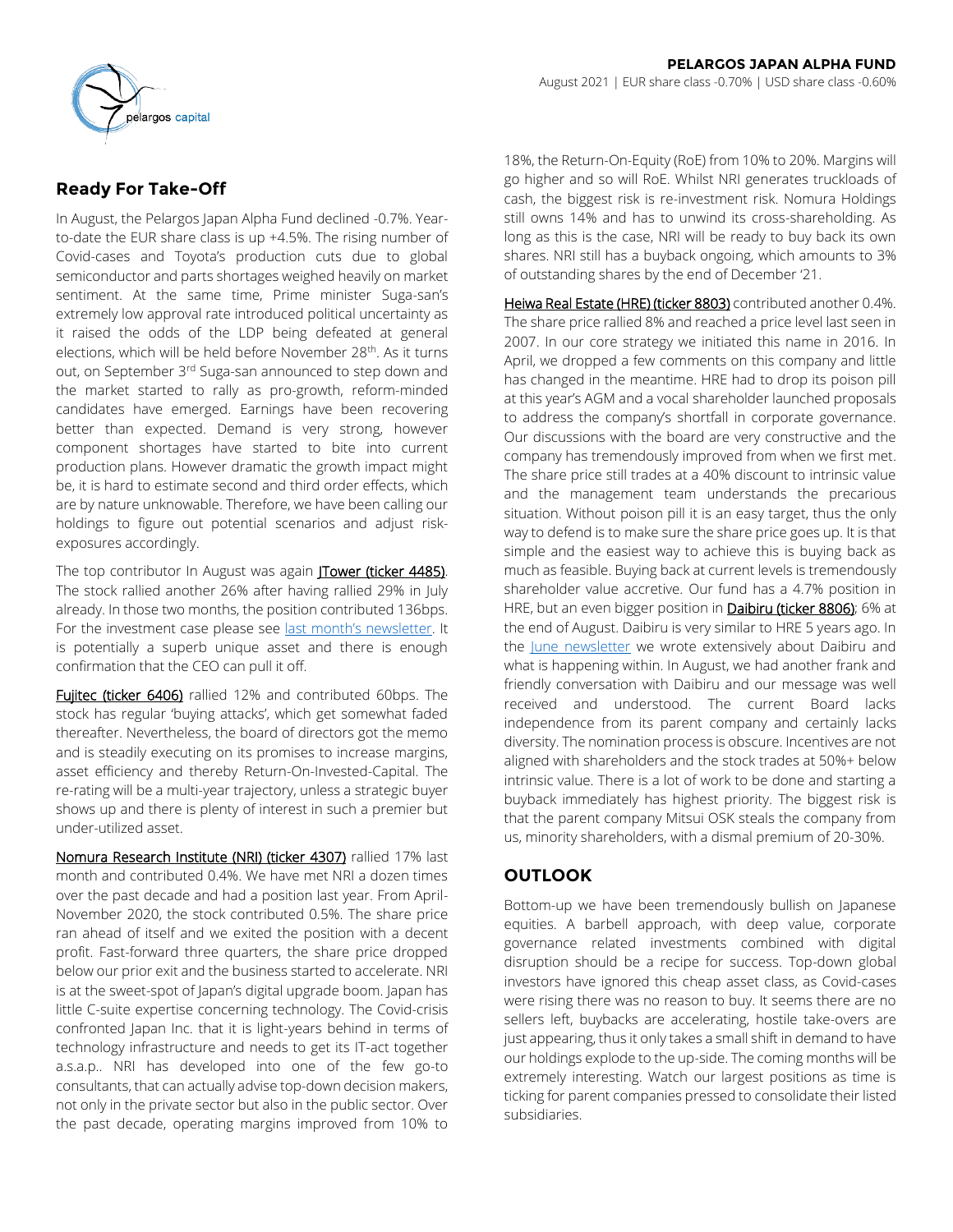

#### **PELARGOS JAPAN ALPHA FUND**

August 2021 | EUR share class -0.70% | USD share class -0.60%

# **FUND CHARTS AND FACTS**



### **TOP 5 GROSS POSITIONS**

| apan Strategy - MSCI Japan    |                | <b>RISK STATIS</b>    |
|-------------------------------|----------------|-----------------------|
|                               |                | Net Exposure          |
| <b>TOP 5 GROSS POSITIONS</b>  |                | Gross Exposu          |
| <b>DAIBIRU</b>                |                | Volatility (ex-ar     |
| CANADIAN SOLAR INFRASTRUCTURE | 01             | Beta (ex-ante)        |
| <b>FUIITEC</b>                |                | Sharpe Ratio          |
| INFO SERVICES INTL DENTSU     | 0 <sub>1</sub> | Sortino Ratio         |
| <b>MURATA</b>                 |                | <b>Sterling Ratio</b> |
|                               |                | Max Drawdow           |
|                               |                |                       |

#### **TOP 5 MOVERS**

|                           | Max Drawdown (monthly)               |                        |  |               |                      | 13.5%      |  |  |
|---------------------------|--------------------------------------|------------------------|--|---------------|----------------------|------------|--|--|
| <b>TOP 5 MOVERS</b>       | Annualized Return                    |                        |  |               | 3.95%                |            |  |  |
| <b>JTOWER</b>             | 0.74%                                |                        |  |               |                      |            |  |  |
| <b>FUIITEC</b>            | <b>SECTOR EXPOSURES (IN PERCENT)</b> |                        |  |               |                      |            |  |  |
| NOMURA RESEARCH INSTITUTE | 0.40%                                |                        |  | long<br>Short |                      | Gross<br>G |  |  |
| HEIWA REAL ESTATE         | 0.29%                                |                        |  |               | $\frac{1}{\sqrt{2}}$ |            |  |  |
| <b>DAIBIRU</b>            | 0.26%                                | Consumer Discretionary |  | $6 - 13$      | $-7$                 | 20         |  |  |
|                           |                                      | Consumer Staples       |  | -8            | $-5$                 | 12         |  |  |
|                           |                                      |                        |  |               |                      |            |  |  |

| MAEDA ROAD CONSTRUCTION | $-0.23%$ | <b>Financials</b>      |   | 6 -2                | <b>Q</b> |
|-------------------------|----------|------------------------|---|---------------------|----------|
| MAFDA CORP              | $-0.20%$ | Health Care            |   | $1 - 9 - 8 9$       |          |
| DIGITAL HOLDINGS        | $-0.19%$ | Industrials            |   | $35 - 12$ $23$ $47$ |          |
| WFAI THNAVI             | $-0.16%$ | Information Technology |   | $24 - 9$ 15 33      |          |
| MINEBEA MITSUMI         | $-0.11%$ | <b>Materials</b>       | h |                     | 10       |

#### **FUND PERFORMANCE\* GENERAL STATISTICS**

|                                                          | 11511''         | $FIR^{\pi}$ | % Return long dook  |
|----------------------------------------------------------|-----------------|-------------|---------------------|
| Month to date performance                                | $-0.60%$        | $-0.70\%$   | % Return short book |
| Year to date performance                                 | 4.72%           | 4.49%       | # Long stocks       |
| Inception to date performance                            | 14.62%          | 64.84%      | # Short stocks      |
| *based on share class B EUR, ^based on share class C USD | % Long stocks 1 |             |                     |

#### **FUND FACTS\***

| Fund size in mln EUR | 291 77 | Turnover as % NAV |
|----------------------|--------|-------------------|
| Fund size in mln USD | 344.49 | 300%              |
| Firm size in mln FUR | 358.70 | 250%              |
| Firm size in mln USD | 423.52 | 200%<br>1.5001    |

#### **RISK STATISTICS**

| Firm size in mln FUR                      | 358.70 |
|-------------------------------------------|--------|
| Firm size in mln USD                      | 423.52 |
|                                           |        |
| <b>RISK STATISTICS</b>                    |        |
| Net Exposure                              | 48%    |
| Gross Exposure                            | 183%   |
| Volatility (ex-ante; 3 months daily data) | 5%     |
| Beta (ex-ante)                            | 0.56   |
| Sharpe Ratio                              | 0.66   |
| Sortino Ratio                             | 0.66   |
| <b>Sterling Ratio</b>                     | 0.56   |
| Max Drawdown (monthly)                    | 13.5%  |
| Annualized Return                         | 3.95%  |

# **FULL SECTOR EXPOSURES (IN PERCENT)**<br>E and the control of the control of the control of the control of the control of the control of the control of <br>Simulation of the control of the control of the control of the control of

| <b>TOP 5 MOVERS</b>            |          | Annualized Return                    |      |            |      | 3.95%        |
|--------------------------------|----------|--------------------------------------|------|------------|------|--------------|
| <b>ITOWER</b>                  | 0.74%    |                                      |      |            |      |              |
| <b>FUIITEC</b>                 | 0.61%    | <b>SECTOR EXPOSURES (IN PERCENT)</b> |      |            |      |              |
| NOMURA RESEARCH INSTITUTE      | 0.40%    |                                      | suo- | Short      |      | Gross        |
| HEIWA REAL ESTATE              | 0.29%    |                                      |      |            | Net  |              |
| <b>DAIBIRU</b>                 | 0.26%    | Consumer Discretionary               |      | $6 - 13$   | $-7$ | 20           |
|                                |          | Consumer Staples                     | 4    | -8         | $-5$ | 12           |
| <b>TOP 5 SHAKERS</b>           |          | Energy                               | 13   | $\bigcirc$ | 13   | 14           |
| <b>MAEDA ROAD CONSTRUCTION</b> | $-0.23%$ | Financials                           | 6    | $-2$       | 4    | 9            |
| MAEDA CORP                     | $-0.20%$ | Health Care                          |      | $-9$       | $-8$ | 9            |
| <b>DIGITAL HOLDINGS</b>        | $-0.19%$ | Industrials                          | 35   | $-12$      | 23   | 47           |
| WEALTHNAVI                     | $-0.16%$ | Information Technology               | 24   | $-9$       | 15   | 33           |
| MINEBEA MITSUMI                | $-0.11%$ | Materials                            | 6    | $-4$       | 3    | 10           |
|                                |          | Real Estate                          | 14   | $-1$       | 13   | 15           |
|                                |          | <b>Communication Services</b>        | 5    | -6         | $-1$ | 12           |
|                                |          | Utilities                            | 0    | $-1$       | $-1$ | $\mathbf{1}$ |
|                                |          |                                      |      |            |      |              |

|             |                            | <b>GENERAL STATISTICS</b>                   |                                  |
|-------------|----------------------------|---------------------------------------------|----------------------------------|
| <b>USDA</b> | $FIR*$                     | % Return long book                          | 55.93%                           |
| $-0.60%$    | $-0.70%$                   | % Return short book                         | 2.68%                            |
| 4.72%       | 4.49%                      | # Long stocks                               | 61                               |
| 14.62%      | 64.84%                     | # Short stocks                              | 11                               |
|             | on share class C USD       | % Long stocks 1                             | 56%                              |
|             |                            | % Short stocks 1                            | 55%                              |
|             |                            | # Up days / Down days                       | 17/9                             |
|             | 291.77                     | Turnover as % NAV                           | 56%                              |
|             | 344.49<br>358.70<br>423.52 | 300%<br>250%<br>200%<br>150%<br>100%<br>50% | 100%<br>80%<br>60%<br>40%<br>20% |
|             | 48%                        | 0%<br>$-50%$                                | 0%<br>$-20%$                     |
|             | 183%                       | $-100%$                                     | $-40%$                           |
| data)       | 5%                         | $-150%$                                     | $-60%$                           |
|             | 0.56                       | Feb2020<br>Aug 2020<br>Feb2021<br>Aug2021   |                                  |
|             | 0.66                       |                                             |                                  |
|             | 0.66                       |                                             |                                  |
|             | 0.56                       | Long Exposure <b>Manual Short Exposure</b>  |                                  |
|             | 13.5%                      | Gross Exposure - Net Exposure               |                                  |